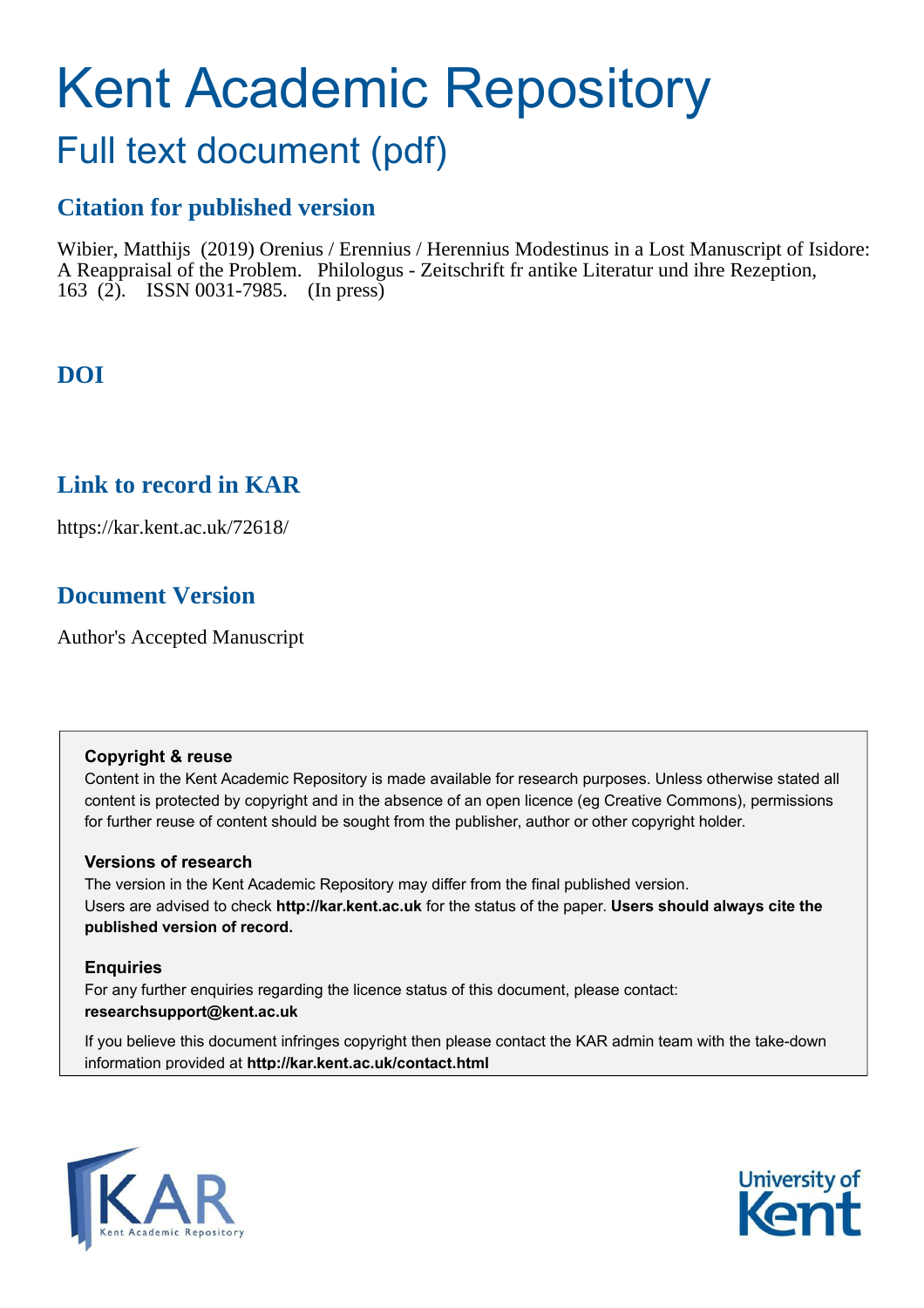Matthijs Wibier

Orenius / Erennius / Herennius Modestinus in a lost manuscript of Isidore: a reappraisal of the problem

#### ABSTRACT

This paper investigates the ascription of a passage in Isidore's Differentiae to the jurist Modestinus. A collection of philological notes by Barthius reports the existence of a (now lost) manuscript that credited lemma 1.434 Codoñer to one Orenius, which has ever since usually been emended into Herennius (sc. Modestinus). It is possible to locate this witness in the stemma of the Differentiae. Careful study of Barthius' reported readings from the manuscript indicate that it was not only peripheral to the tradition, but it also allows us to point out the (skilful) hand of an editor/interpolator, who may have been responsible for the addition of the name Orenius.

#### KEYWORDS

Roman jurists, Herennius Modestinus, Isidore of Seville, transmission

The survival of the writings of the Roman jurists is a very complicated affair. In addition to the philological challenges posed by Late Antique collections such as the Collatio and Justinian's Digest, there are a few very puzzling cases in which a single juristic opinion survives merely because it was added to an individual manuscript some time during the Middle Ages. An example is an otherwise unattested passage from Ulpian's commentary Ad edictum in a collection of Christian doctrinal statements in a manuscript now kept at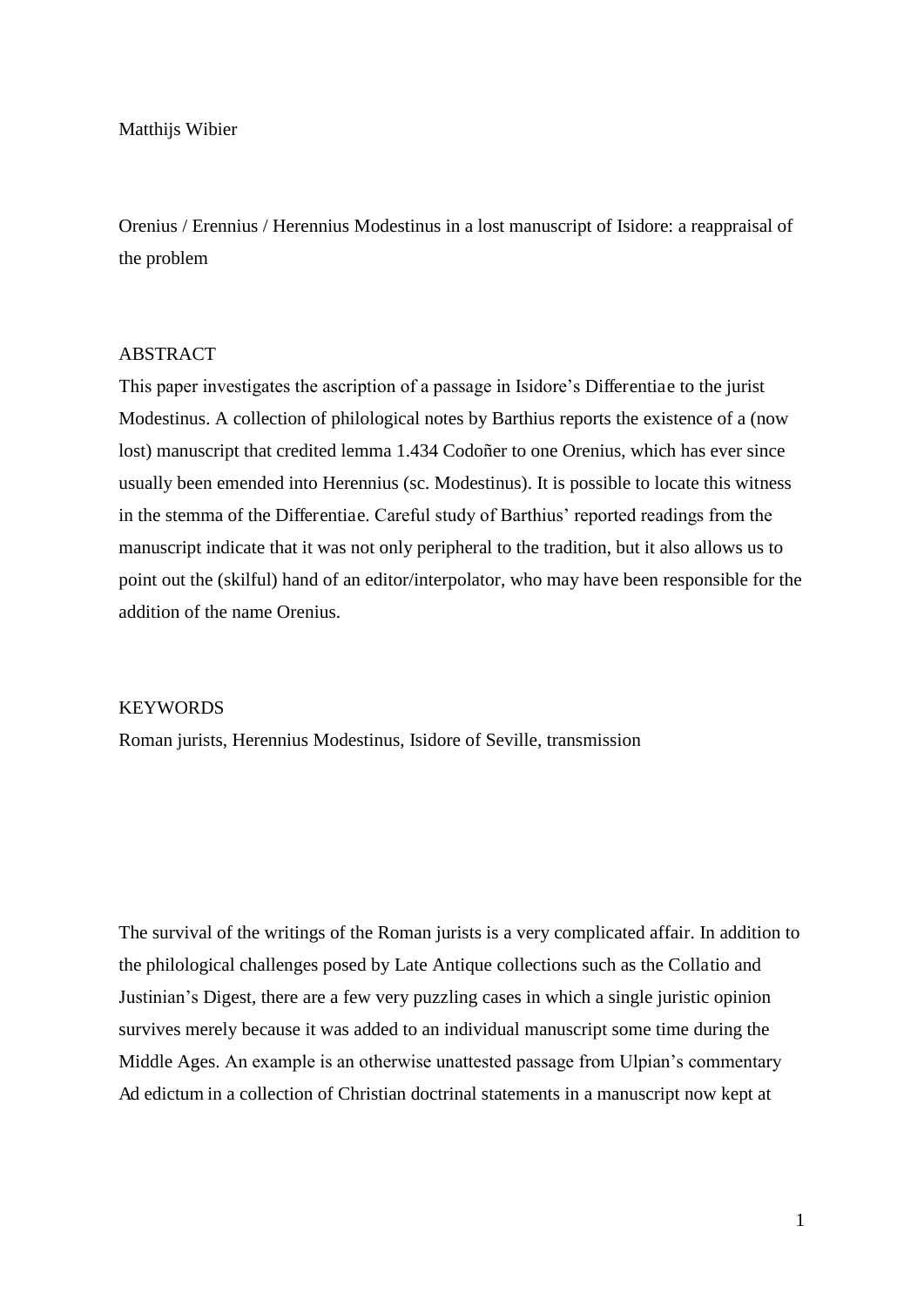Paris.<sup>1</sup> Further cases are a fragment ascribed to Papinian in another Parisian manuscript,<sup>2</sup> and an excerpt from Herennius Modestinus' Regulae in the so-called Codex Pithoeanus, a now largely lost manuscript of the Lex Romana Visigothorum.<sup>3</sup> Although it remains obscure how these passages exactly reached later scribes and manuscripts,<sup>4</sup> it is at least reasonably clear that they were available and marked as juristic around the tenth century. All this has been much less taken for granted for a fragment ascribed to Herennius Modestinus that is known primarily through a report of the German philologist Caspar Barthius (Caspar von Barth, 1587–1658). Barthius claims to have found a reference to Modestinus in a manuscript of Isidore of Seville's Differentiae that was in his possession but that has never been seen since.<sup>5</sup> Barthius' discussion is as follows:<sup>6</sup>

Quod nunc sequitur ad J(uris)C(onsul)tos pertinet, et est insigne fragmentum Herennii Modestini, cuius nos nomen sagaciter odorati sumus, cum ita scriptum cascae literae prae se ferrent. Inter eum qui in insulam relegatus est, et eum qui deportatur magna est differentia, ut ait Orenius; primo, quia relegatum bona sequuntur, nisi fuerint adempta alio modo. Deportatum non sequuntur, nisi palam ei fuerint concessa. Ita sit in relegato mentionem \* bonorum, non homini possit deportato noceat. Item distant etiam in loci qualitate, quod cum relegato humanius transigitur, deportatis vero hae solent insulae adsignari, quae asperrimae, quaeque sunt paullo minus summo supplicio comparandae. Haec est Scriptura membranarum; in qua quod mendosum est ita debet reduci in suum ordinem: Ita in relegato si mentio non sit bonorum, homini prosit, deportato noceat. Clara res sic erit.

<sup>&</sup>lt;sup>1</sup> BnF, latin 12309, fol. 48v. (10th century, France?).

<sup>&</sup>lt;sup>2</sup> BnF, latin 4414, fol. 147v. (10th century, Southern France). This passage is often considered spurious. See Krüger (1890) 296–297.

<sup>&</sup>lt;sup>3</sup> See on this Coma Fort (2014) 140-146, esp. 145. The Modestinus fragment survives as a marginal note by Pierre Pithou the Elder in his copy of Sichardus' edition of Alaric's Breviary. This copy is kept as BnF, Rés. F 380. From surviving parts of the codex (such as Berlin, Staatsbibliothek-Preussischer Kulturbesitz, Lat. fol. 270), it seems to have been produced in the 9th century (France).

<sup>&</sup>lt;sup>4</sup> This means that questions about authenticity are not off the table.

<sup>5</sup> Barthius' mansion, which included a large library, was destroyed by fire and plundering in the 1630s. See Barthius' letter of 1 August 1634, of which a copy is preserved at Hamburg, Staatsbibliothek, Uffenbach-Wolfsche Briefsammlung, 4° LIX, 28.

<sup>&</sup>lt;sup>6</sup> Barthius (1624) coll. 1783–1784 (= book 39, chapter 14; identical in the edition of 1648). Brackets indicate my resolution of an abbreviation; I have rendered J as I and left out diacritics; I have kept capitals and the asterisk, which marks a corruption for Barthius. His possession of the manuscript is indicated by the remark quae apud nos in antiquissima membrana manuscriptae extant (col. 1782). Regarding antiquissima, a possible date is discussed below.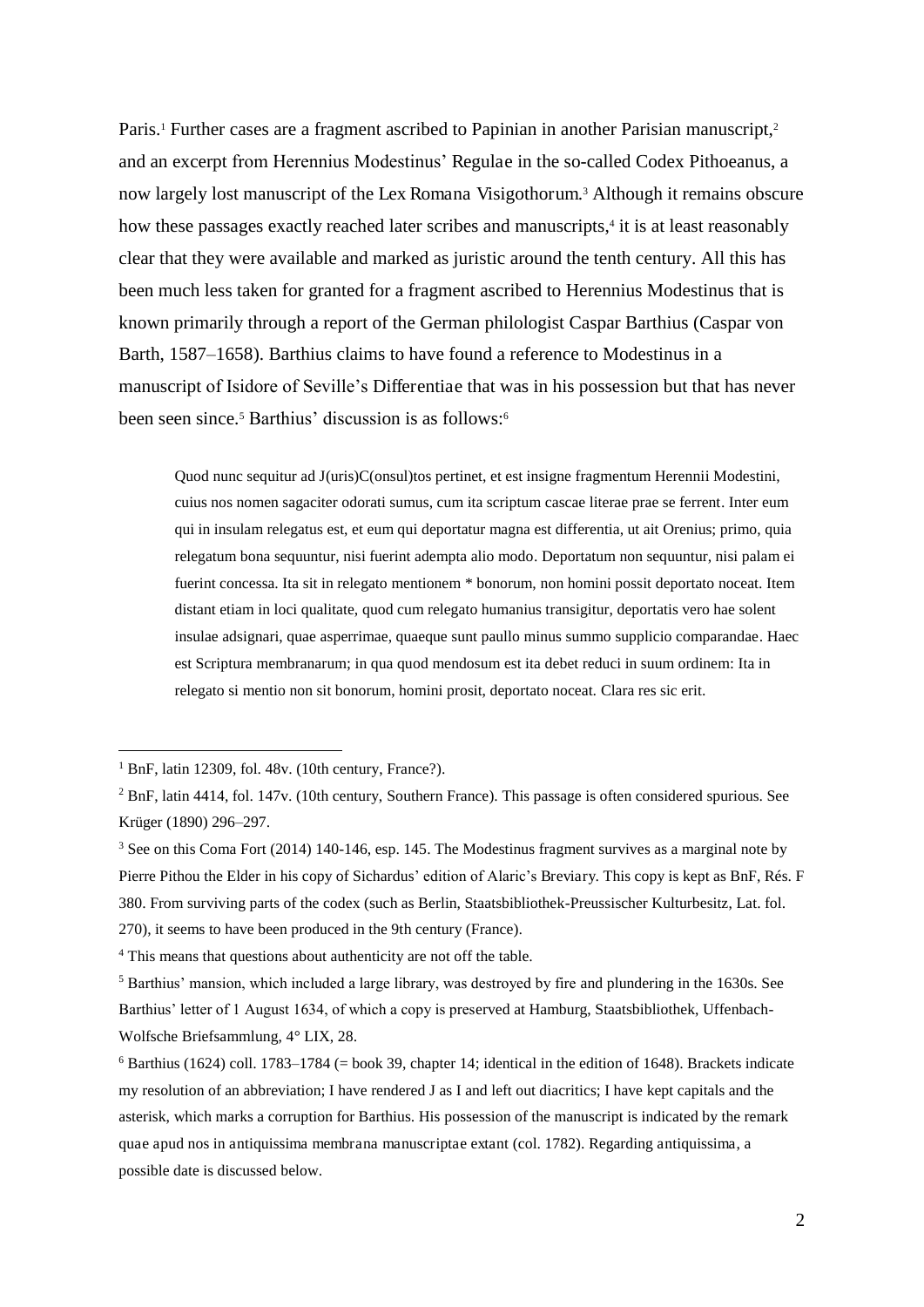What follows now pertains to the jurists, and it is a remarkable fragment of Herennius Modestinus, whose name we have keenly sniffed out, although the antique script carried it forth written as follows: "Between someone who has been relegated to an island, and someone who is being deported, there is a big difference, as Orenius says; first, because possessions accompany someone who has been relegated, unless they have been taken away in some way. They do not accompany someone who has been deported, unless this has been publicly and expressly allowed. So, if in the case of a relegated person there should be \* mention of his goods, it will not be possible for a man [sic], it will harm the deportee. Similarly, there is also a difference in the nature of the location, because, while a relegated person is dealt with more humanely, for deportees on the other hand those islands tend to be assigned that are very inhospitable and are to be put on a footing very slightly below capital punishment". This is the reading of the parchment leaves; and that which is corrupt in there should be corrected into the right form as follows: So, in the case of a relegated person, if there should be no mention of his possessions, this will be to the person's advantage, yet it will harm a deportee. The matter will thus be clear.

The passage that Barthius ascribes to his parchment witness corresponds to Isidore's Differentiae 1.434 (200) in the edition of Codoñer. A quick glance at this edition's apparatus reveals that Barthius' version has several striking textual variants. The phrase ut ait Orenius is arguably the most intriguing one. It functions on the one hand as a source reference in Isidore's lemma, yet it is clear that this tag is extremely marginal to the textual tradition of the Differentiae. Lemma 1.434 (200) occurs in all 16 manuscripts used by Codoñer and should therefore be considered archetypal, but the addition ut ait Orenius appears only in Barthius' mysterious witness. Several questions quickly emerge on this scenario. One of these concerns the value of Barthius' testimony to begin with. Given that scholars have repeatedly cast doubt on his philological competence and his good intentions,<sup>7</sup> we might wonder whether there is any way to establish that his manuscript existed in the first place. If this can indeed be done, a next question is whether we can form a more precise impression about the background of this particular witness, its phrase about Orenius, and its possible importance for the text of Isidore. These questions are the subject of this paper and occupy the pages below. Throughout the discussion, I take it as established that the correction of Orenius into Eren(n)ius (hence Herennius) is overwhelmingly plausible; for not only is the name Orenius so far unattested for Antiquity and the early Middle Ages, but shifts between O and E are also paleographically very tiny

 $^7$  Agnati (2012) 139 has collected some of the most caustic dismissals of Barthius in the scholarship.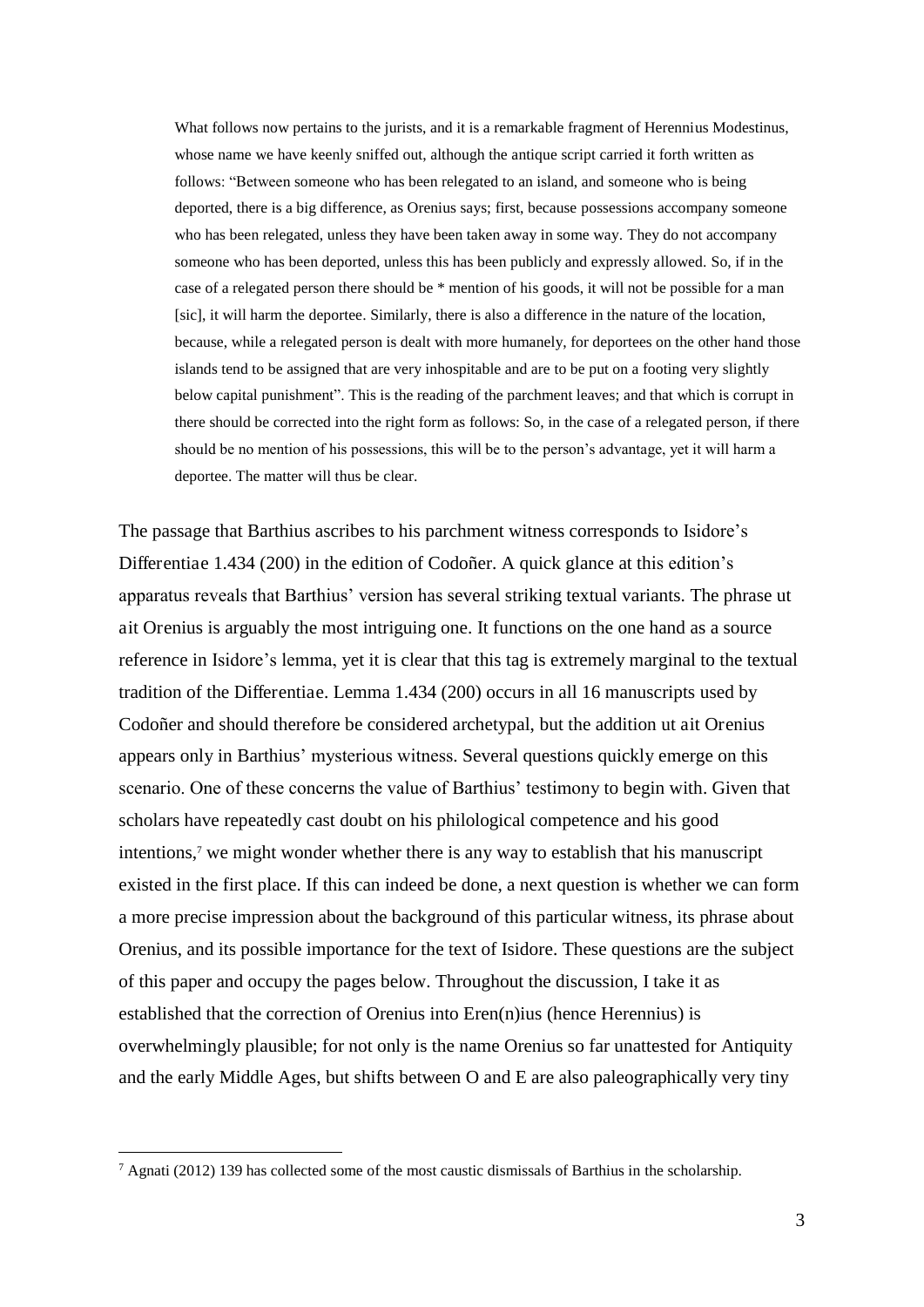steps.<sup>8</sup> I shall return briefly to the question which Herennius this might be at the end of this paper.

When it comes to the philological aspects of Barthius' fragment, the main questions are as follows. First of all, did Barthius indeed see a manuscript with the name Orenius, or did he make up either the entire manuscript or perhaps simply the Orenius reference, in order to promote a hoax or even a forgery? By way of preliminary remark, we should note that Barthius prints a text with grammatical oddities, and that he proposes a correction of the most problematic one in the lines after the quote. He follows the same procedure in at least seven of the other lemmas from Isidore's Differentiae that he includes in his discussion.<sup>9</sup> This is a first indication that he has given the text that he found in the manuscript without adding (major) corrections of his own. Among the textual oddities that Barthius considers in need of repairing is the reference to Orenius (rather than Erennius, which a forger might have inserted without raising too much suspicion). Be these speculations as they may, the second question is whether it is possible, on the basis of the text Barthius gives, to say anything about the place of this manuscript in the transmission history of Isidore's Differentiae. We will see shortly that this is possible with considerable precision. This finding is important for several reasons. On the one hand, the fact that the variants of Barthius' version can be accounted for entirely by the assumptions underlying the stemmatic method indicates strongly that Barthius really saw a manuscript. To put it differently, those who favour the hypothesis of a forgery will need to prove that Barthius, in making his forgery, was largely aware of the stemmatic method, that he used several manuscripts from all over the tradition, and that he had a clear view of the stemma of Isidore's Differentiae. While nothing can be proven or disproven conclusively here, the most plausible assumption is that Barthius, two and half centuries before Lachmann, was unaware of how to exploit the stemmatic method for purposes of falsification. The other

<sup>&</sup>lt;sup>8</sup> E and O in some Late Antique and Early Medieval scripts, especially in half-uncials, looked very similar, much like  $C$  and  $C$ , respectively. Furthermore, the dropping of initial H is very common too, such as  $C$ odex Ermogenianus. An illustration of this is offered at Berlin, Staatsbibliothek-Preussischer Kulturbesitz, Lat. fol. 269, fol. 172r (Ermogenianus). Finally, the single n can be easily accounted for by the dropping out of a horizontal bar to indicate a nasal: Creñius.

<sup>&</sup>lt;sup>9</sup> Overall, Barthius prints several dozen lemmas from Isidore that he found in his manuscript. In the cases he points to a (perceived) corruption, he proposes corrections in notes that are added after the lemma. Furthermore, he mentions some minor details about oddities in the writing in the codex in at least two cases.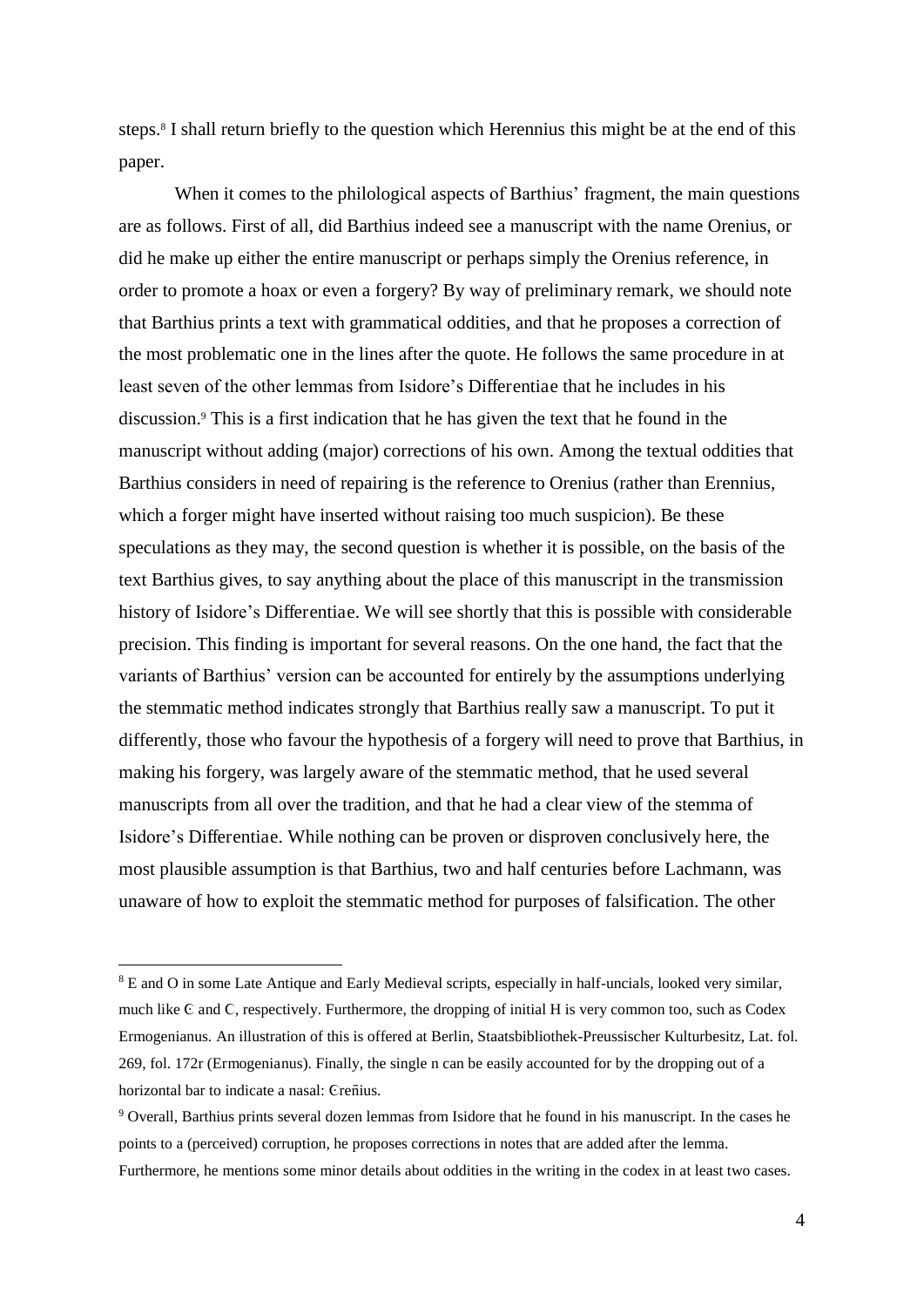advantage of being able to situate the manuscript with considerable accuracy is that it offers us some basis for discussing when the Orenius reference might have entered Isidore's tradition, and how far we may push back its existence. Let us now turn to the details.

It is fortunate that Barthius' version of the lemma (**Ba**) contains enough textual variation to locate it quite precisely in Codoñer's stemma. Most important here is that **Ba** has several variants in common with the witnesses **ALD**, which form a rather late subfamily in the alphabetical branch of the main stemma (the so-called  $\gamma$ -family).<sup>10</sup> Note in particular the following:

|   | quod] quia <b>ALD Ba</b>                          |
|---|---------------------------------------------------|
| 4 | ut] in $AL$ Ba, et D                              |
| 5 | in sentential omittunt <b>AL Ba</b> , ut <b>D</b> |
|   | prosit] possit <b>MALD Ba</b>                     |
|   | quidem] omittunt ALD Ba                           |

The two shared lacunae are especially meaningful, since they are exceedingly unlikely to be the result of chance. The other cases are less crucial on their own, because it is not impossible that more than one scribe independently (1) resolved a nota such as *q'* into  $q(i)$  instead of  $q(i)$ ; (2) expanded  $\bar{p}$ sit or p'sit into  $p($ os)sit rather than  $p($ ro)sit; and (3) might have misread ut for in or et. Nonetheless, these three shared variants do have great value in confirming the pattern established by the other cases. This affiliation is, moreover, overwhelmingly supported by collating the thirty odd further excerpts from Isidore that Barthius gives.<sup>11</sup>

Barthius' witness is thus closely related to **ALD**. An obvious question at this point is whether Barthius or his manuscript copied off one of these manuscripts. Although it is hard to prove definitively, it looks like this is not the case. To begin with, the following few readings indicate that **Ba** is not directly dependent on **A**, **L**, or **D**; in all these case **Ba** preserves the "correct" reading against "corruptions" in the others:

3 fuerint] fuerit **MAL** non] omittit **A**

<sup>10</sup> I add readings of **M** where they coincide with **ALD** for completeness' sake, even though **M** belongs to a very different corner of the stemma. For the sigla and the stemma, see Codoñer (1992) 82–83 and (2005).

<sup>&</sup>lt;sup>11</sup> See the table at the end of this paper.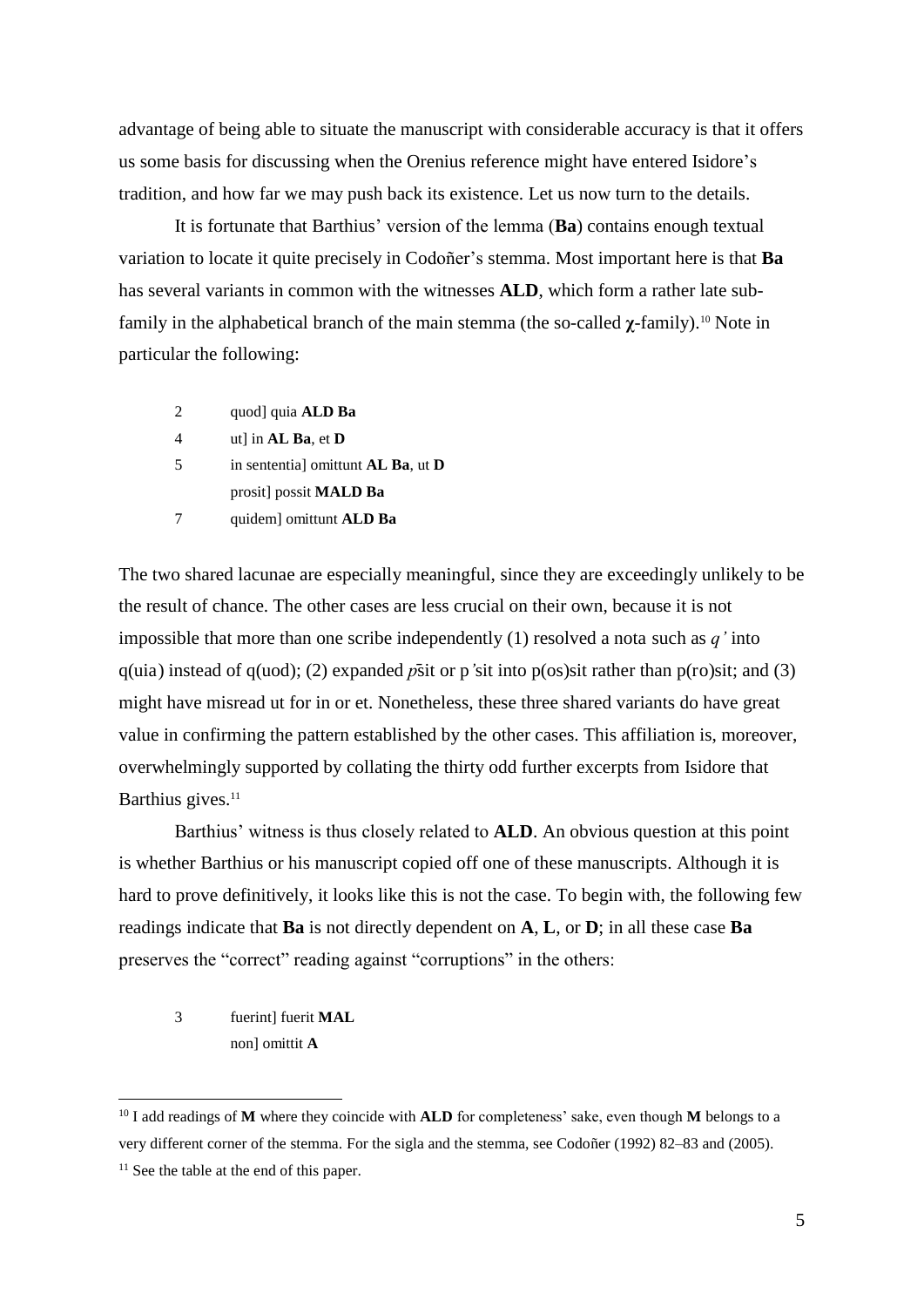#### 6 quod] quia **D**, omittit **L**

It needs to be said that some of these cases may be considered "correctible" at first, thus potentially reducing their heuristic value. An obvious counterargument, however, is that in none of the three cases above do the variants in **ALD** create a syntactic tangle or a semantic problem. The balance thus tips slightly in favour of **Ba**'s independence of **ALD**. 12 Furthermore, there is some evidence, but by no means conclusive evidence, to suggest that **Ba** was not a copy of the latest common ancestor of **ALD**. The most important indications here are two shared "corruptions" in **AL** (and one in **D**), which must have come down to them from a hyparchetype. In both places, **Ba** has the reading of the rest of the manuscript tradition and as such does not seem to depend on that same hyparchetype:

6 relegato] legato **ALD**

 $\overline{a}$ 

9 comparandae] comperende **A**, comperande **L**

The value of these shared variants is once more limited, because I am not persuaded that they are not correctible. That is, it is imaginable that a scribe who found these corruptions was able to guess the correct reading from them. There is thus a slim chance that the scribe of **Ba** was faced with these corruptions and corrected them by himself. This is, however, about the evidence we have. Not fully decisive but worth considering are the following:

- 3 sententia adempta] adempta sententia **ALD**, adempta **Ba**
- 8 sunt asperrimae] asperrimae sunt **ALD**, asperrimae **Ba**

It is not clear why **ALD** have inverted the word order in these two places. That they all do so, however, must be due ultimately to a shared source, i.e. some common ancestor. In both cases, it is possible that the scribe of that common ancestor skipped a word (sententia and sunt) and then added it after adempta and asperrimae, respectively, as soon as he noticed his slip. But the fact that **Ba** shows anomalies at precisely these two places as well is suspicious. It is exceedingly hard to believe that the scribe left out a word by coincidence in exactly two places where closely related manuscripts invert the word order (an anomaly but not a "mistake" that would alert or trip up a scribe). Rather, it is much more plausible that a

<sup>&</sup>lt;sup>12</sup> Collations of the other excerpts seem to be in line with this hypothesis. See the table at the end of this paper.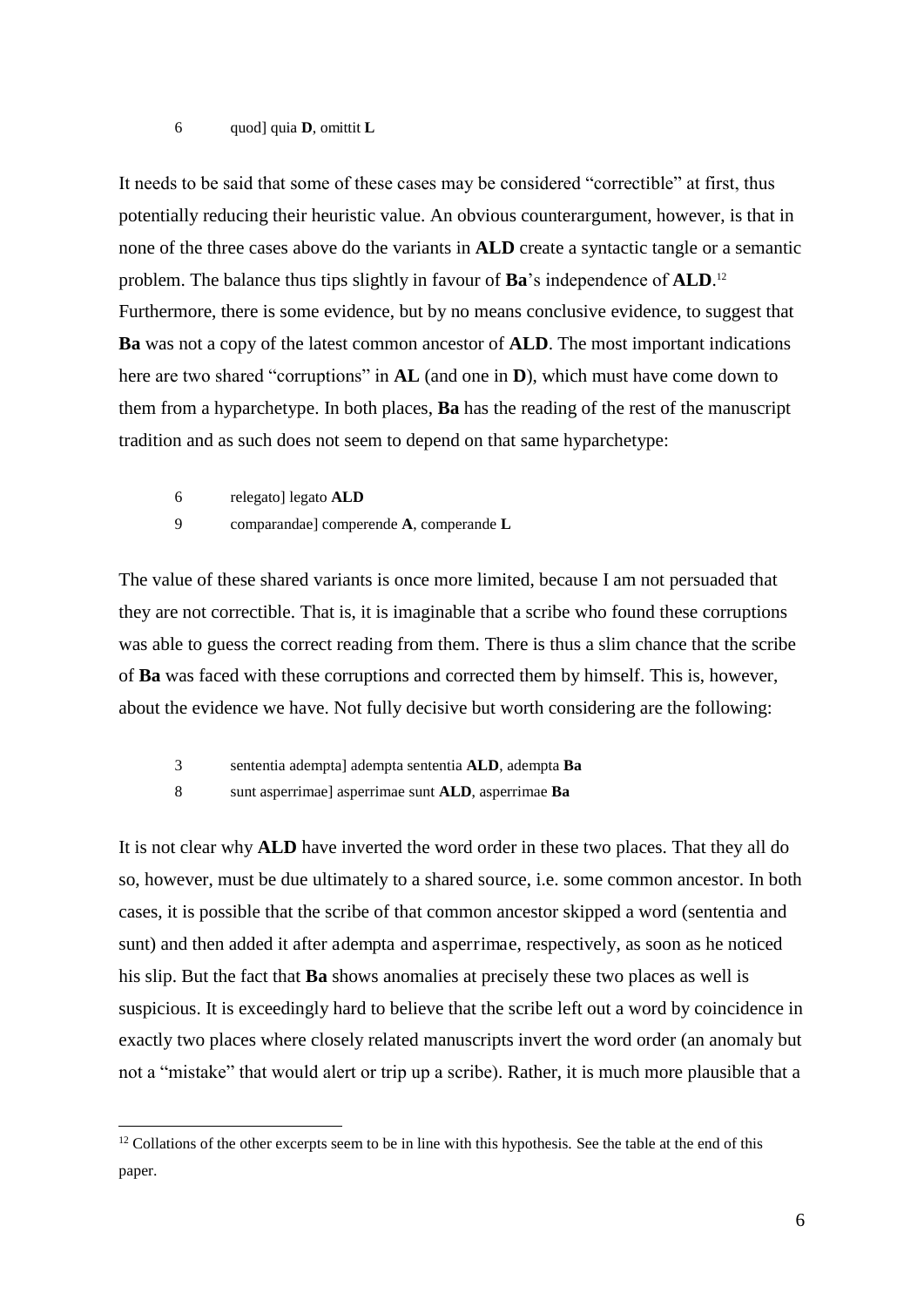common ancestor of all these four manuscripts had anomalies or was damaged at both places. While the exact nature of the irregularities must remain unclear, they then passed down in the form of lacunae to **Ba** and as identical corrections to **ALD** through a common ancestor. Note that, while sunt may have been guessed by a scribe to complete the sentence, the presence of the "uncorrectible" reading sententia shows that both "repairs" in **ALD** are in line with the manuscript tradition. They are no chance "corrections"; but since **Ba** missed out on them, they were probably added after **Ba**'s lineage had branched off.

 Finally, while the above already suggests that **Ba** was itself not the common ancestor of **ALD**, this can also be excluded formally. None of **ALD** was a direct copy of **Ba**, nor was their latest common ancestor. The reason is that **Ba** preserves several unique readings where **ALD** have readings in common with the rest of the manuscript tradition, and which they must have received through textual ancestors that were clearly not **Ba**:

|   | relegatur] relegatus est <b>Ba</b>                        |
|---|-----------------------------------------------------------|
|   | differentia: primo] differentia, ut ait Orenius: primo Ba |
| 3 | deportatum alio modo deportatum Ba                        |
|   |                                                           |

5 haberi] homini **Ba**

In sum, while not every step in the argument above could be supported with truly compelling evidence, there is very good reason to conclude that Barthius' manuscript of Isidore (1) had an ancestor in common with **ALD** that (2) in turn must be positioned on the line that goes down and left from **(b)** in Codoñer's stemma. The date of that ancestor is difficult to establish, but following Codoñer it could be anything between the tenth and the twelfth century. But since her dating of stemmatic nodes is necessarily very approximate, earlier or later dates cannot be excluded. Like this common ancestor, the date of **Ba** itself can also not be established with any precision, since it falls in a window spanning several centuries from the common ancestor to Barthius' publication. What can be said is that this manuscript had several variants in common with **ALD**, and that it preserved several readings that are unique in the entire manuscript tradition. This includes the phrase ut ait Orenius, if we accept, as seems the most plausible scenario, that Barthius did not invent it himself. Its absence in **ALD** does not allow us to conclude that the reference was present in the common ancestor of **ALD** and **Ba**, even though from a stemmatic point of view the odds on the present evidence are one (the consensus of **ALD**) to one (**Ba**). An optimist might therefore hold it for possible that this common ancestor had the Orenius reference. Its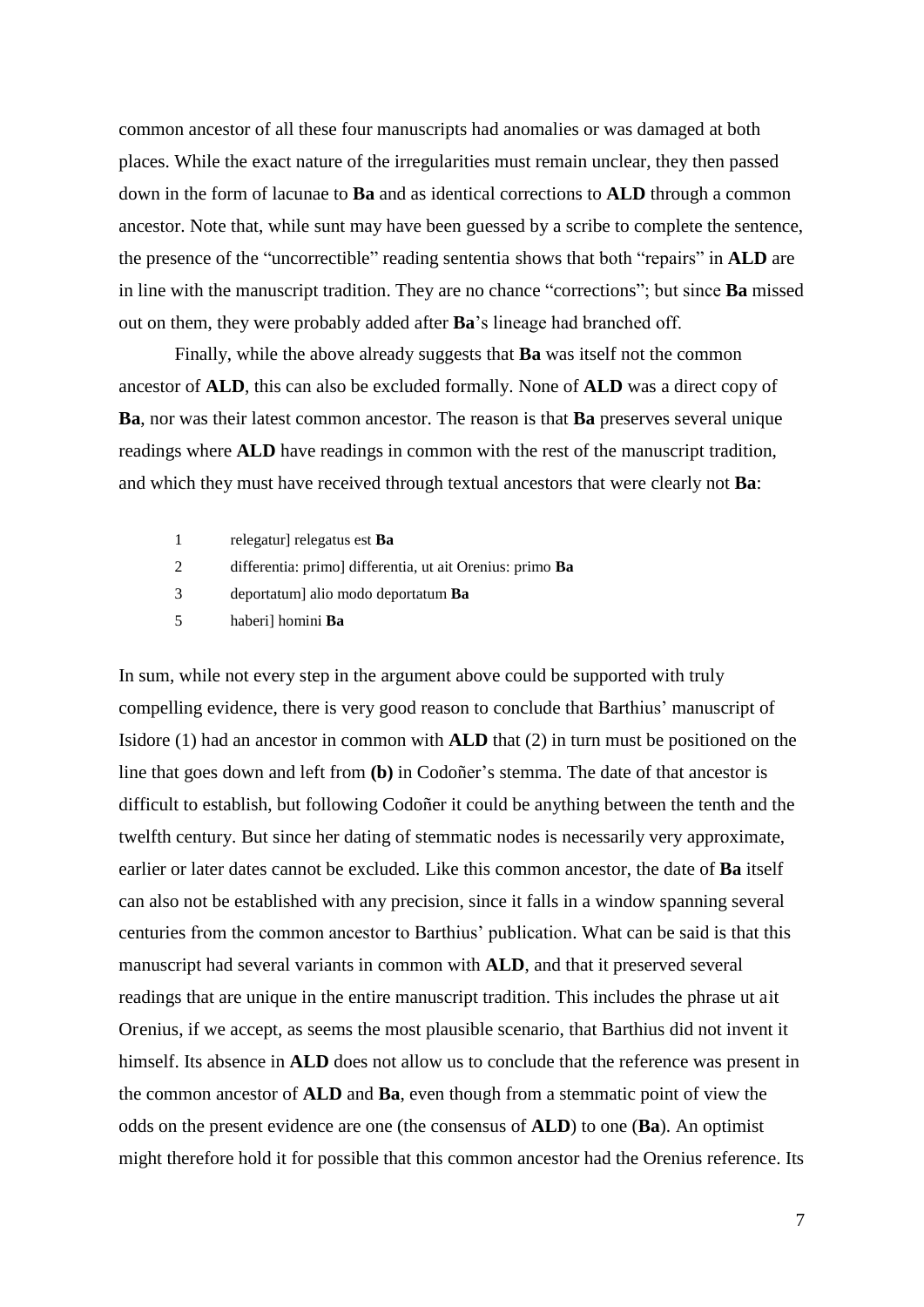absence in **E**, however, indicates that we cannot push the reading further back up the stemma. In stemmatic terms, the phrase must have entered the tradition after node **(b)**. In other words, the present evidence leads us to consider the reference a rather late interpolation, and it prevents us from entertaining the idea that it might go back to Isidore's Differentiae themselves.

This discussion does not and cannot solve the enigma of the Orenius reference completely. Even if we were in a position to get more certainty about the date of Barthius' source, many of the most interesting questions remain. What, for example, inspired the individual who inserted the phrase to do so? What source did he draw from? Are we indeed dealing with the jurist Herennius Modestinus? And if so, why was he referred to as Erennius rather than Modestinus, the way he was commonly designated in the Roman legal tradition?<sup>13</sup>

Without wanting to engage in wild speculations, I would like to offer the following reflections. One of the other Isidore passages that Barthius includes indicates quite strongly that his manuscript preserved traces of editorial intervention that involved at least one further source. **Ba** (col. 1783) has a lemma featuring the words ebrius, ebriosus, and ebriositas. Apart from being lacunose, the second part of the lemma corresponds quite neatly to the lemma inter ebrietatem et ebriositatem, which is found throughout the manuscript tradition and must be considered archetypal. This is 123(183) in Codoñer's edition. The first part in **Ba**, however, mixes this lemma with the spurious lemma 205 (inter ebrium et ebrosium) by drawing diction from both.14 Neither the spurious nor the combined lemma occurs in **ALD PE**, and hence not in node **(b)**, according to the apparatus.<sup>15</sup> The first sentence of **Ba**'s lemma is thus probably an interpolation that drew from a manuscript containing the spurious lemma inter ebrium et ebriosum, perhaps a manuscript of Isidore quite removed from **ALD** or perhaps a different text altogether. It is possible that the

<sup>&</sup>lt;sup>13</sup> On the significance of including a possible juristic lemma in seventh-century Visigothic Spain, see the discussion of Agnati (2012).

<sup>&</sup>lt;sup>14</sup> Most importantly, aliquando appears in the archetypal lemma, while qui semper draws from the spurious lemma (followed by potat in **Ba**, multum bibit in Codoñer's appendix of spurious lemmas)

<sup>15</sup> I have been able to verify this for **A** via digital photos and for **P** through autopsy of the original.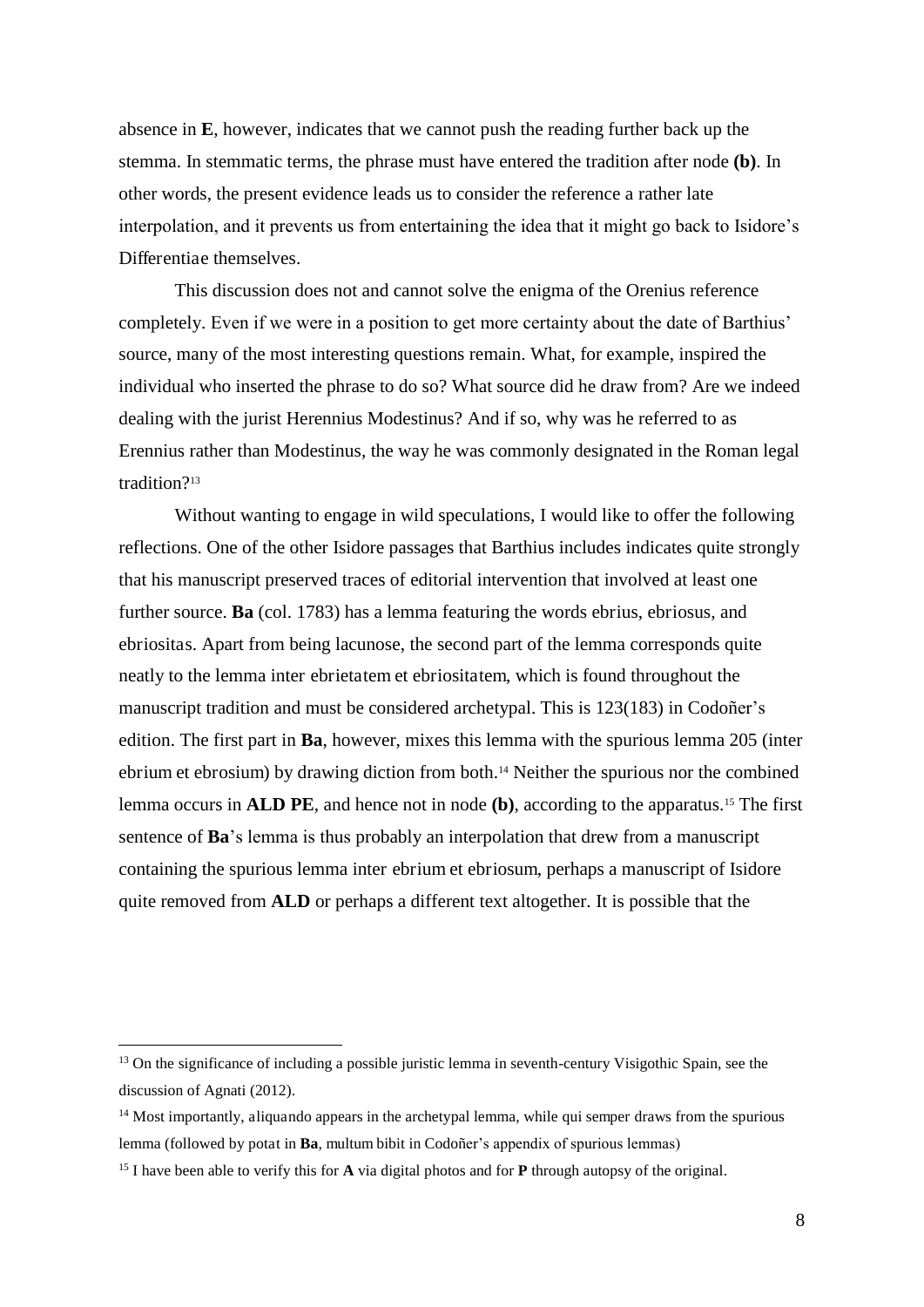information ut ait Orenius derived from a similar, probably lexicographical source.16 The scenario of a lexicographical source would also sit well with the reference to Erennius. Since the lemma is written in Latin and concerns a legal distinction, the jurist Herennius Modestinus, who was well known for his Differentiae, is the most likely candidate here.<sup>17</sup> But it is very unlikely that an interpolator working in the tenth century (if not later) availed of a copy of Modestinus' Differentiae in which he found the source of Isidore's lemma. It is simply very implausible that the survival of that work through and beyond the Carolingian period would not have left more traces. On the other hand, we may imagine a lexicographical collection that included a reference to Erennius. Perhaps the reference at first featured the name Erennius Modestinus,<sup>18</sup> from which a non-legal scribe or compiler eventually removed the redundant cognomen, possibly in the hope of avoiding confusion.<sup>19</sup>

 $\overline{a}$ 

<sup>18</sup> Needless to say, it is different question whether the source was factually correct in ascribing the lemma to Erennius. This is the subject matter of a forthcoming paper on the lemma by Ulrico Agnati.

<sup>19</sup> Alternatively, one might speculate that a scribe at some point wanted to show off his legal knowledge by crediting a legal lemma to Herennius Modestinus, whose Differentiae were a renowned legal work in Late Antiquity. There are, however, serious obstacles to the plausibility of this scenario. First and foremost, knowledge of the name Herennius cannot be explained on the basis of the Collatio (or, as far as I am aware, other legal sources with a Western circulation). It rather appears to presuppose Justinian's Digest—something that is possible but cannot simply be assumed for the West before the late-eleventh/twelfth century. For this reason, it is extremely intriguing that a ninth-century witness of the Collatio survives that has an interfoliated quire carrying the end of Justinian's Institutes and the beginning of the Digest, and that has been inserted in the middle of the text of the Collatio (Berlin, Staatsbibliothek/PKB, lat. fol. 269; from South-Eastern France or Northern Italy). This ms.' fol. 190v preserves Digest 1.5.22 from Modestinus' Responsa book 12, which opens with the words Herennius Modestinus respondit. One might, therefore, speculate that a reader, by simply reading the Collatio, encountered the additional information that the Collatio itself does not preserve. It goes without saying that this scenario will have to make rather specific (i.e. heavy-handed) assumptions about specific individual scribes and their access to a very specific ms. that found itself in a very specific place (etc.). I am not convinced the present evidence allows us to be sufficiently confident.

<sup>&</sup>lt;sup>16</sup> Editorial intervention is also visible at **Ba**'s version of 412(242) inter frameam et macheram, but in this case it there is not enough evidence to show that the adaptation process involved an additional source rather than simply a process of abridgment.

<sup>&</sup>lt;sup>17</sup> In the Western Middle Ages known from for example Collatio 1.12 and 10.2 (but simply as Modestinus). Because the Early Imperial Herennius Philo of Byblus, author of a  $\Pi \epsilon \rho i \delta \alpha \varphi \delta \rho \sigma \varphi \sigma \eta \mu \alpha \sigma \alpha \sigma$ , appears to have written in Greek, he is a less likely candidate. His work survives in a later revision by one Ammonius and is related to several similar epitomes. See Dickey (2007) 94–96.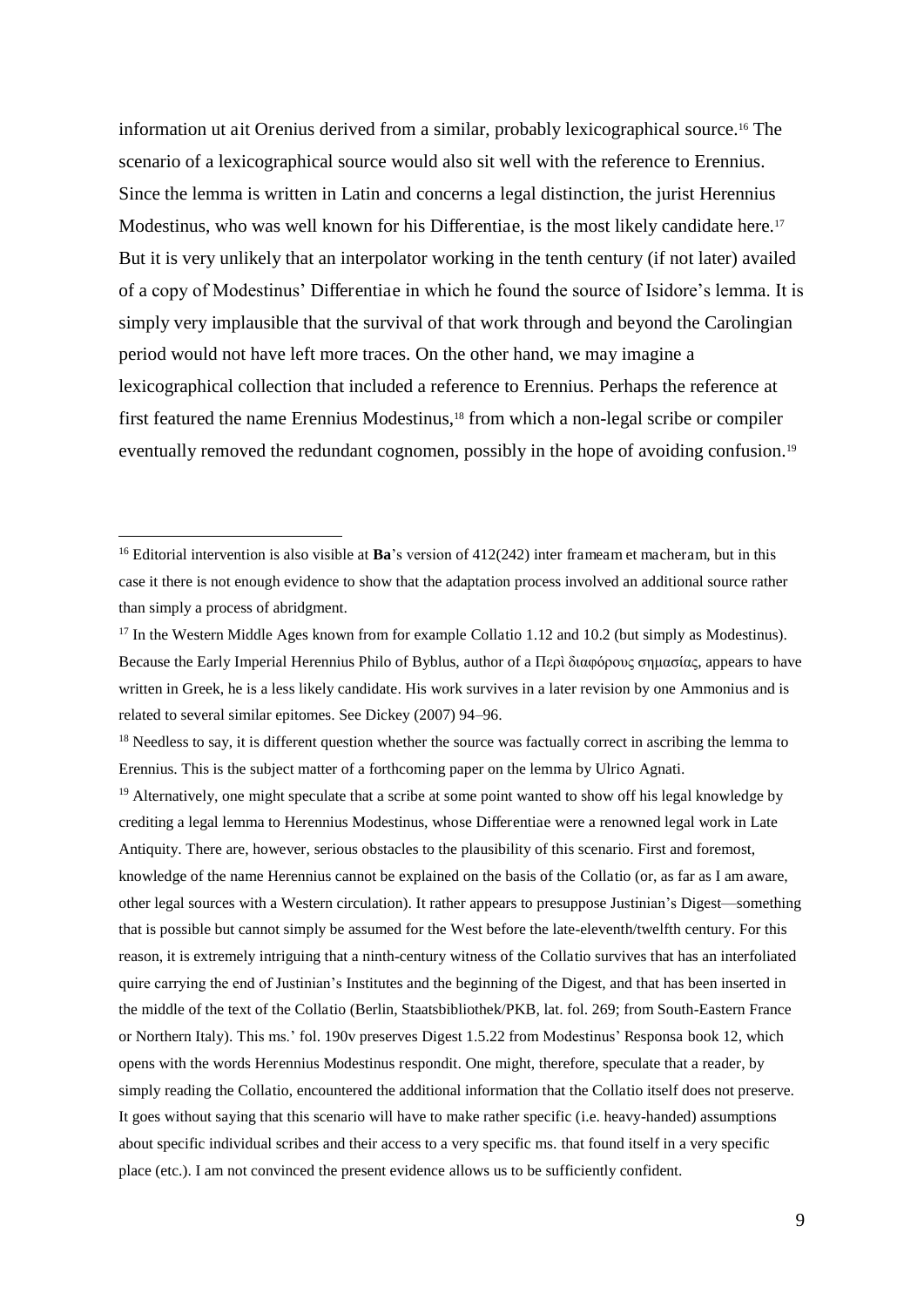#### ACKNOWLEDGEMENT

I would like to thank Ulrico Agnati, Serena Ammirati, and Marco Fressura for discussing an earlier draft of this paper with me. I am also grateful to the anonymous readers and the editors of Philologus. The research for this paper has been supported by the ERC (FP7/2007–2013, nr. 341102, Redhis).

Department of Classics and Archaeological Studies **Cornwallis** University of Kent Canterbury CT2 7NZ United Kingdom

m.h.wibier@kent.ac.uk

#### **BIBLIOGRAPHY**

- U. Agnati, "Un frammento delle Differentiae di Modestino nelle Differentiae di Isidoro?", in: G. Bassanelli Sommariva/S. Tarozzi (eds.), Ravenna Capitale. Uno sguardo ad Occidente. Romani e Goti - Isidoro di Siviglia, Santarcangelo di Romagna 2012, 129– 145.
- C. Barthius, Adversariorum commentariorum libri LX, Frankfurt 1624.
- C. Codoñer, Diferencias 1. / Isidoro de Sevilla ; introducción, edición critica, traducción y notas, Paris 1992.
- C. Codoñer, "De Differentiis libri duo", in: P. Chiesa/L. Castaldi (eds.), La trasmissione dei testi latini del medioevo/Medieval Latin Texts and Their Transmission/Te.Tra 2, Firenze 2005, 308–312.
- J. M. Coma Fort, Codex Theodosianus: historia di un texto, Madrid 2014.
- E. Dickey, Ancient Greek Scholarship, Oxford/New York 2007.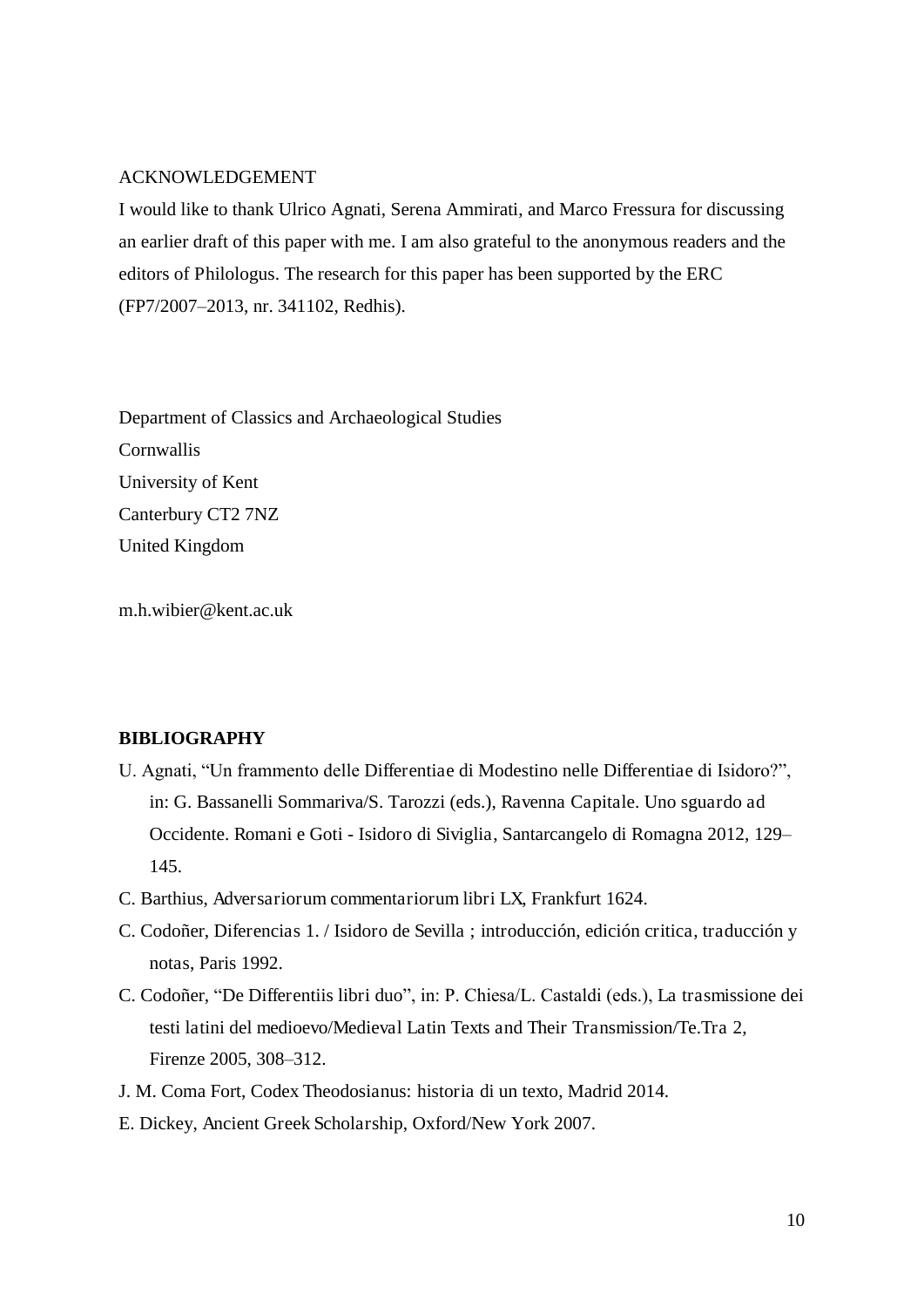P. Krüger, "Supplementa ad tomum alterum", in: P. Krüger/Th. Mommsen/W. Studemund (eds.), Collectio librorum iuris anteiustiniani 3, Berlin 1890, 283–301.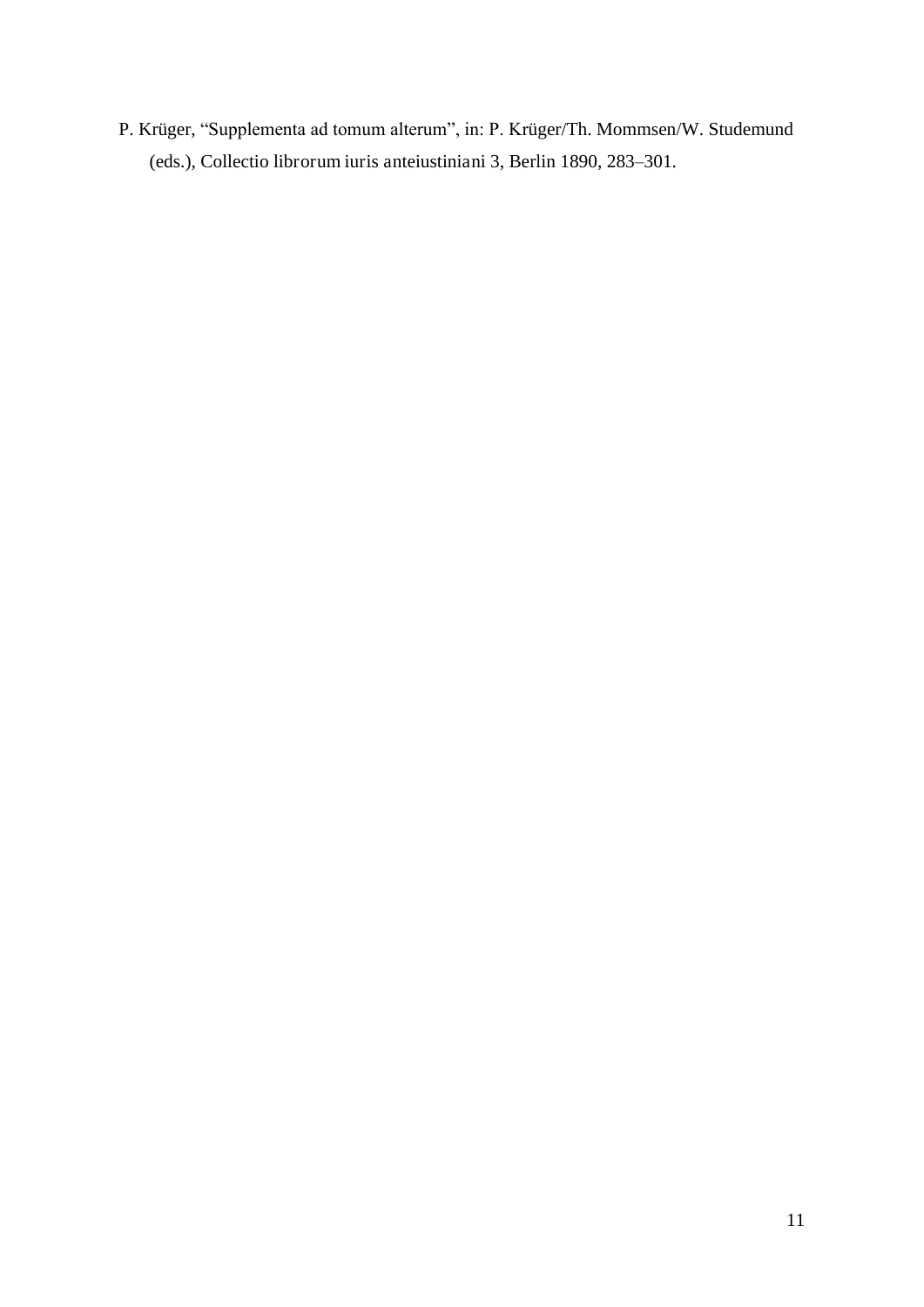#### **APPENDIX: collations of Ba's other fragments with Codoñer's apparatus**

The order is the order in which Barthius presents these passages (col. 1782–1785)

|                                                    | Ba shares variants, including lacunae, with ALD                                              |  |
|----------------------------------------------------|----------------------------------------------------------------------------------------------|--|
| 232(99).2                                          | conscribere inquit] inquit conscribere EALD Ba                                               |  |
| $232(99)$ .4-5                                     | adscribere adsignationis] om. ALD Ba                                                         |  |
| 337(109).1                                         | enim] etiam PALD Ba                                                                          |  |
| 337(109).3                                         | interim] interdum ALD Ba                                                                     |  |
| 361(113).2                                         | post pinguetudinis (pingui est Ba) inseruerunt grassum vero (non AL) furiosum dicimus        |  |
|                                                    | ALD, grassus furiosus significat, idque antiqui a grassari acceperunt Ba                     |  |
| 414(120).1                                         | cassidem] cassidem et classidem (classide A) LD, cassidem et cassidam Ba                     |  |
| 62(120).2                                          | sine mente] om. ALD Ba                                                                       |  |
| 62(120).4                                          | lira] a lira ALD Ba                                                                          |  |
| 62(120).4                                          | est enim] enim est ALD, autem est Ba                                                         |  |
| 306(159).1                                         | in epistola sua Codoñer] in libro epistolarum ALD Ba                                         |  |
| 306(159).5-6                                       | ut  admittunt] om. ALD Ba (om. E sed add. in margine)                                        |  |
| 39(179).1                                          | loquacem] eloquacem LD, eloquacia Ba, eloquentem A                                           |  |
| 39(179).4                                          | disertum] facundum vel disertum ALD, facundus vel disertus Ba                                |  |
| 123(183).5                                         | describeret] conscriberet PEAD Ba                                                            |  |
| 123(183).7                                         | eum fuisse] om. ALD Ba                                                                       |  |
| 74(210).2                                          | homo] om. VPEALS Ba                                                                          |  |
| 74(210).5                                          | et omnes fere] pene omnes EALD Ba                                                            |  |
| 74(210).5                                          | iocantur] vocantur AL Ba                                                                     |  |
| 118(220).2                                         | verum non] falsum EALD Ba                                                                    |  |
| 118(220).3                                         | et] om. NALD Ba                                                                              |  |
| 118(220).3                                         | supprimis] comprimis ALD Ba                                                                  |  |
| 131(218).1                                         | virtutum] virtutis ALD Ba                                                                    |  |
| 131(218).3                                         | pro bene parta] pro bono facto ALD Ba                                                        |  |
| 315(235).1, 2                                      | funereum] bis om. ALD Ba                                                                     |  |
| 315(235).3                                         | pollutus] inquinarus ALD Ba                                                                  |  |
| $262(--).1$                                        | forfices et forcipes] forfices forcipes et forpices PE Ba] forfices forpices et forcipes ALD |  |
| 332(270).3                                         | qualitatem] quantitatem AD Ba                                                                |  |
| 194(285).2-3                                       | honustus  ferat] transposuerunt post lineam 5 ALD Ba                                         |  |
| 194(285).3                                         | onus ipsum] ipsum onus VEALD Ba                                                              |  |
| 20(290).2                                          | dici iudicium] dici id iudicium ED Ba, dici iudicium id L                                    |  |
| ALD and/or LD have variants that Ba does not share |                                                                                              |  |

- 232(99).4 transit] sic **A Ba**, transcripsit **LD**
- 414(120) corio] sic **Ba**, corio fit (est **L**) classis (classidem **E**) multitudo navium **EALD**